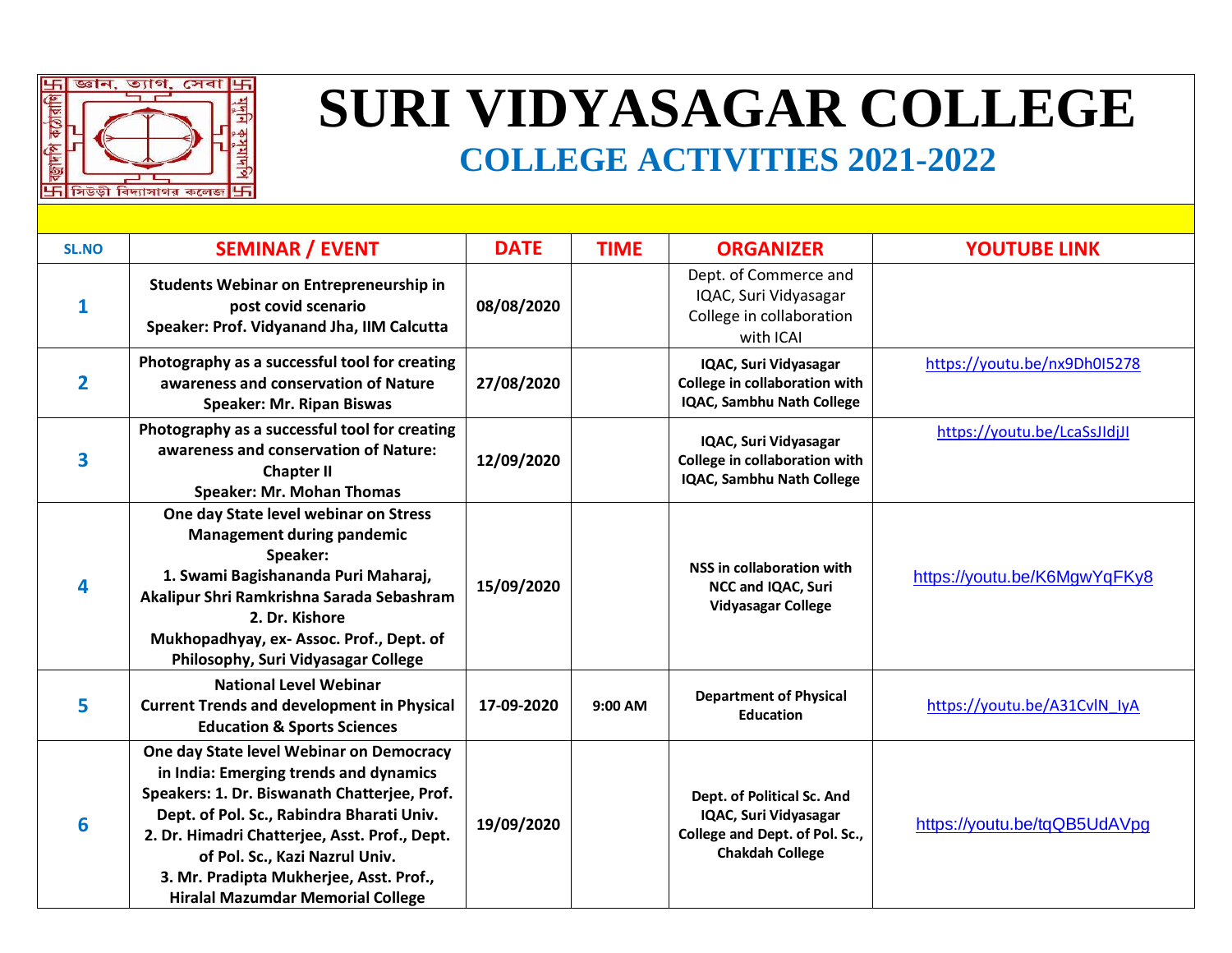|           | Three-day International webinar on<br>"Cultivation of Regional History of Bengal"                                                                                                                 | 8 <sup>th</sup> to 10 <sup>th</sup><br>January 2021 | Department of History in<br>collaboration with Gram-<br>Janapad & Tamluk Itihas<br>Charcha Kendra                                                                             | Link of First day<br>https://youtu.be/EUsEc5j2Tww<br>Link of Second day<br>https://youtu.be/JzjqHhSJkww<br>Link of Third day<br>https://youtu.be/2_NjWwbJHug |
|-----------|---------------------------------------------------------------------------------------------------------------------------------------------------------------------------------------------------|-----------------------------------------------------|-------------------------------------------------------------------------------------------------------------------------------------------------------------------------------|--------------------------------------------------------------------------------------------------------------------------------------------------------------|
| 8         | Republic Day 2021                                                                                                                                                                                 | 26/01/2021                                          | Department of History                                                                                                                                                         | https://voutu.be/VLCxXsUIQTA                                                                                                                                 |
| 9         | Social Values and Ethics Speakers:<br>1.Dr. Sujit Kumar Choudhury, I.C.,<br>The Univ. of Burdwan<br>2.Dr. Kishore Mukhopadhyay, ex- Assoc. Prof.,<br>Dept. of Philosophy, Suri Vidyasagar College | 07/02/2021                                          | NSS in collaboration with<br>IQAC, Suri Vidyasagar<br>College                                                                                                                 | https://youtu.be/uh4B-7Fjwll                                                                                                                                 |
| <b>10</b> | Three-day International Webinar on "<br>Partition of Bengal in 1947 : Impact on<br>Society, Politics and Culture"                                                                                 | $13th$ to $15th$<br>February 2021                   | Department of History,<br>SuriVidyasagar College in<br>collaboration with Gram-<br>Janapad                                                                                    | Link of First day<br>https://youtu.be/XFhy58Do0KQ<br>Link of Second day<br>https://youtu.be/LByT8GSs8lE<br>Link of Third day<br>https://youtu.be/6RMoAOE 5tU |
| 11        | 18th "Professor Tarashankar<br>Banerjee Endowment Lecture"                                                                                                                                        | 14th feb<br>2021                                    | History department,<br>delivered by Dr.AmitDey,<br>Professor of History, the<br>Department of History,<br><b>Centre For Advanced</b><br>Studies, University of<br>Calcutta on | https://youtu.be/tK5ha4XJJGs                                                                                                                                 |
| 12        | Recent trends in Philosophy: Classical and<br>contemporary<br>Speakers:<br>1. Prof. Prodyot Kr. Mondol, Dept. of<br>Philosophy, The Univ. Of Burdwan                                              | $19.2.21 -$<br>20.2.21                              | Dept. of Philosophy and<br>IQAC, Suri Vidyasagar<br>College                                                                                                                   | https://youtu.be/W4l0crlY4no<br>https://youtu.be/B0EgdjWoPAQ                                                                                                 |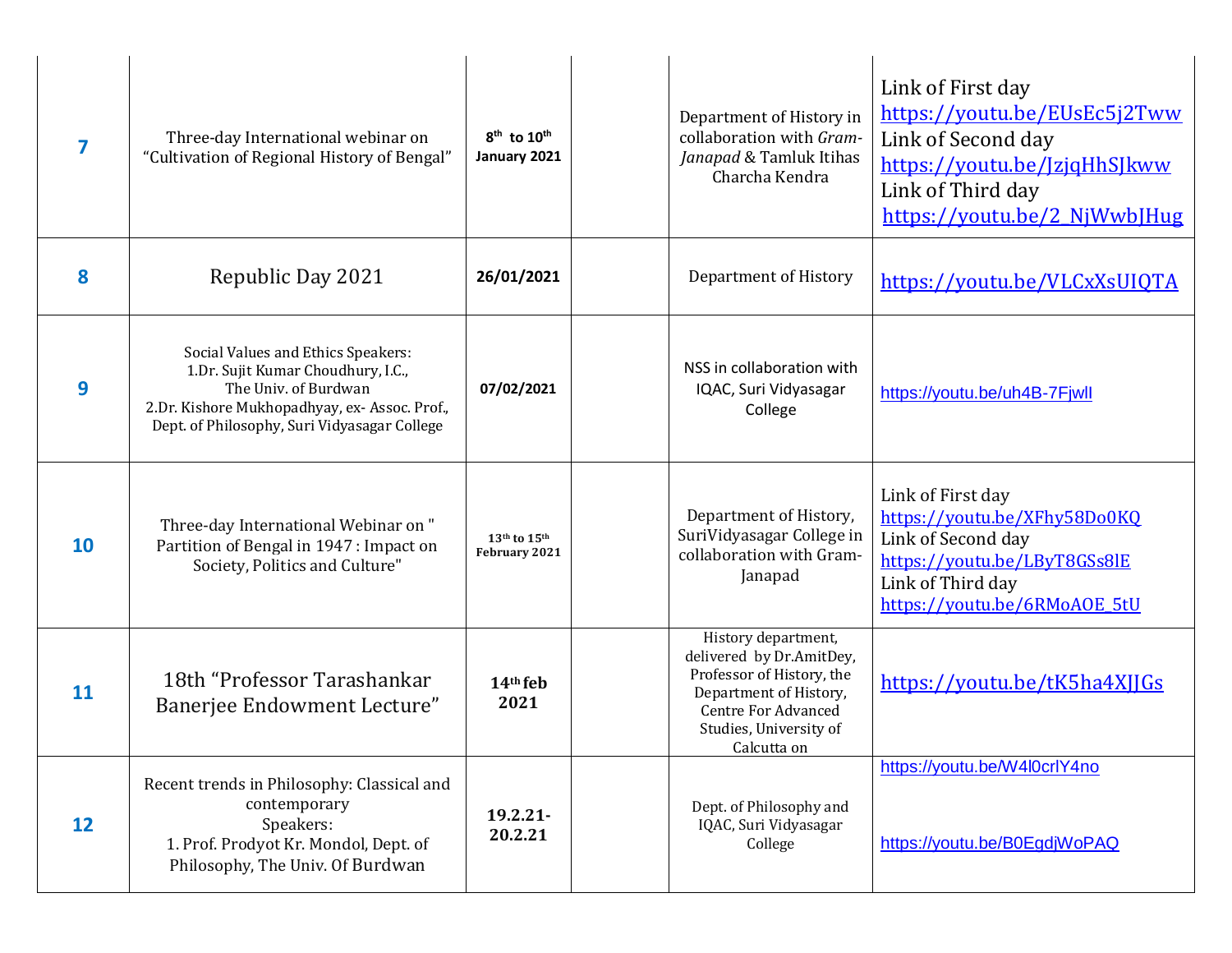| 13        | International day of yoga 2021                                                                                                                                                                          | 21-06-2021 | 8:30 AM                    | <b>Department of Physical</b><br><b>Education</b>                                                                                          | https://youtu.be/Vx pLWK0XpM                                                                                                                                                                                                                                             |
|-----------|---------------------------------------------------------------------------------------------------------------------------------------------------------------------------------------------------------|------------|----------------------------|--------------------------------------------------------------------------------------------------------------------------------------------|--------------------------------------------------------------------------------------------------------------------------------------------------------------------------------------------------------------------------------------------------------------------------|
| 14        | <b>STATELEVELWEBINAR</b><br>Dr. Tarun Mukherjee Memorial Lecture<br>"Mental Strength of Human Beings along with<br>Positive Mindset of Government and Businessmen<br>-The Only Way to Snip This Cobweb" | 26-06-2021 | 11:00 AM                   | <b>COMMERCE DEPARTMENT</b>                                                                                                                 | SPEAKER: DR. NIMAI BANDYOPADHYAY,<br><b>Guest faculty member of Indian institute</b><br>of social welfare and business<br>management-Kolkata<br><b>GOOGLE MEET</b>                                                                                                       |
| 15        | <b>Student Seminar DAY - 1</b>                                                                                                                                                                          | 26-06-2021 | 3:00 PM                    | <b>Science Department</b>                                                                                                                  | https://youtu.be/VVNhGeg5na0                                                                                                                                                                                                                                             |
| <b>16</b> | Prof. Debranjan Mukhopadhyay Memorial<br>lecture                                                                                                                                                        | 27/06/2021 | 12:00 pm                   | <b>DEPARTMENT OF BENGALI</b>                                                                                                               | https://surividyasagarcollege.org.in/FileDetails/Upload/2021-06-<br>26/%E0%A6%B8%E0%A6%BF%E0%A6%89%E0%A7%9C%E0%A7%80<br>%20%E0%A6%AC%E0%A6%BF%E0%A6%A6%E0%A7%8D%E0%A6%A<br>F%E0%A6%BE%E0%A6%B8%E0%A6%BE%E0%A6%97%E0%A6%B0%2<br>0%E0%A6%95%E0%A6%B2%E0%A7%87%E0%A6%9C.pdf |
| 17        | <b>Student Seminar DAY - 2</b>                                                                                                                                                                          | 28-06-2021 | 9:00 PM                    | <b>Arts General (Morning)</b>                                                                                                              | https://youtu.be/7F2 jFasKk8                                                                                                                                                                                                                                             |
| 18        | <b>Student Seminar DAY - 3</b>                                                                                                                                                                          | 28-06-2021 | 3:00 PM                    | <b>Arts Department Day</b>                                                                                                                 | https://youtu.be/Yp1AQkOrLF4                                                                                                                                                                                                                                             |
| 19        | <b>Student Seminar DAY - 4</b>                                                                                                                                                                          | 29-06-2021 | 3:00 PM                    | <b>Arts Department</b><br>Day & Commerce                                                                                                   | https://youtu.be/UmhsEmN3C-w                                                                                                                                                                                                                                             |
| 20        | <b>Binapani Memorial Lecture</b><br><b>Topic: 'Literary Postcoloniality and the</b><br>Question of Representation'                                                                                      | 30/06/2021 | 11:00 AM                   | <b>DEPARTMENT OF ENGLISH</b>                                                                                                               | https://surividyasagarcollege.org.in/FileDet<br>ails/Upload/2021-06-26/BML%20Eng.pdf                                                                                                                                                                                     |
| 21        | <b>Ethics of The Gita and</b><br><b>Philosophy of Wellbeing</b>                                                                                                                                         | 10-07-2021 | $5:00 - 6:00$<br><b>PM</b> | <b>Department of Philosophy</b>                                                                                                            | https://youtu.be/p52loRG9MTw                                                                                                                                                                                                                                             |
| 22        | <b>Mahendranath Dutta Memorial Lecture</b>                                                                                                                                                              | 15-07-2021 | $11:00 - 1:00$<br>PM       | <b>Department of Mathematics</b>                                                                                                           | https://youtu.be/S4PhI3-aB0c                                                                                                                                                                                                                                             |
| 23        | <b>Young Investors Awareness by</b><br><b>Bombay Stock Exchange</b>                                                                                                                                     | 16-07-2021 | 4:00-5:30<br>PM            | Suri Vidyasagar College in<br><b>Collaboration with IQAC</b>                                                                               | https://youtu.be/f osRAvNh9g                                                                                                                                                                                                                                             |
| 24        | One Day State Level Webinar on " Career<br>Advancement Scheme for Academic Staff of<br>Colleges in West Bengal"                                                                                         | 22/08/2021 | 11:00 AM-<br>12:30 PM      | <b>IQAC, SURI VIDYASAGAR</b><br><b>COLLEGE, SURI IN</b><br><b>COLLABORATION WITH IQAC,</b><br><b>SAMBHU NATH</b><br><b>COLLEGE, LABPUR</b> | https://surividyasagarcollege.org.in/FileDet<br>ails/Upload/2021-08-<br>03/webinar%2022.08.2021.pdf                                                                                                                                                                      |
| 25        | <b>Viewing Mind and Self</b><br><b>From Nyaya Perspective</b>                                                                                                                                           | 26-09-2021 | 4:00-5:00<br>PM            | PHILOSOPHY DEPARTMENT                                                                                                                      | https://youtu.be/oUMwalLj-Jc                                                                                                                                                                                                                                             |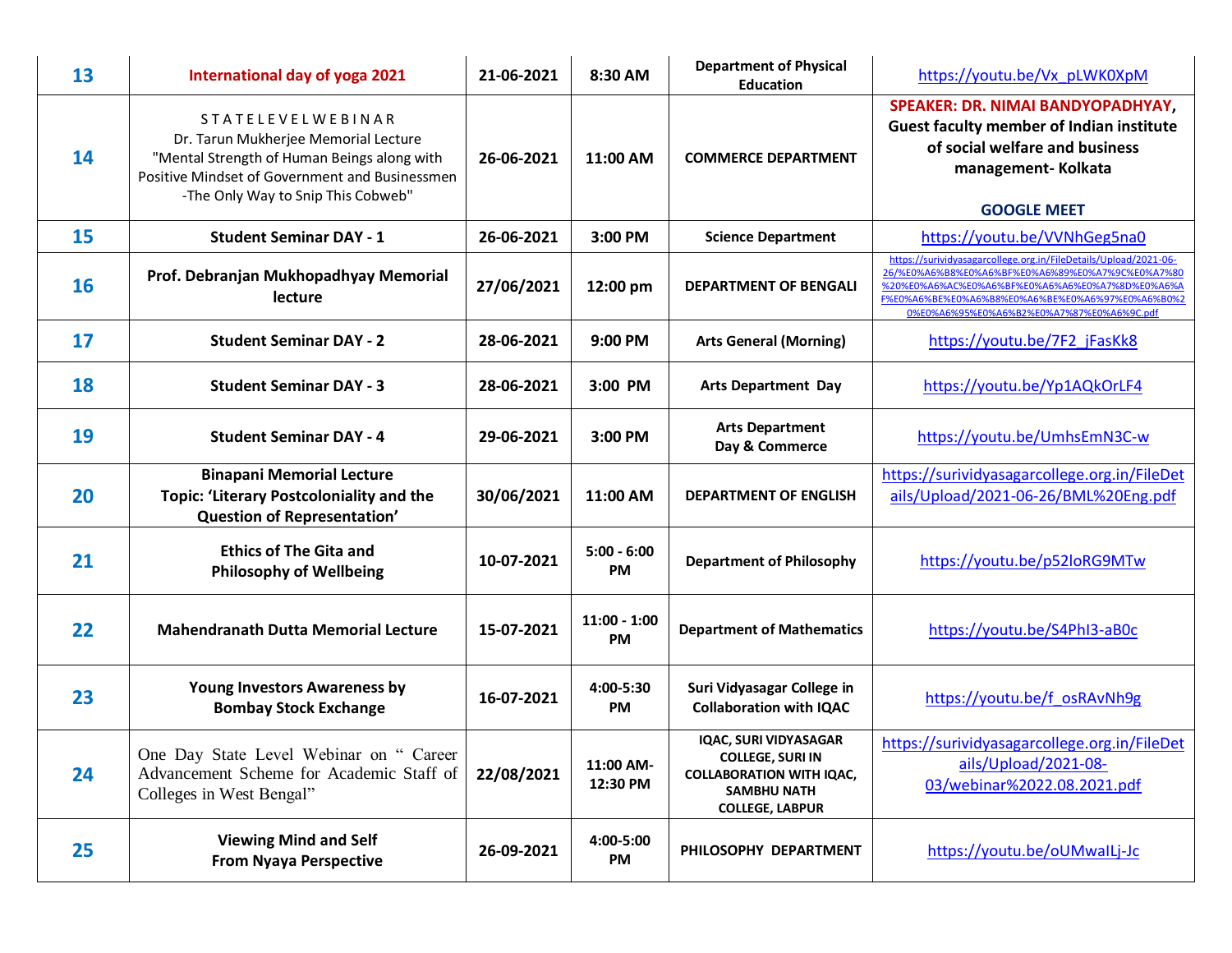| 26 | <b>Republic Day Celebration 2022</b>                                                                                                  | 26-01-2022                     | 8:00am    | <b>SVC-NSS &amp; NCC</b>                                                                                                | https://youtu.be/NwsEaREwHKE                                                                                                                                                                                                                                                                                                                                                                                                                                                                         |
|----|---------------------------------------------------------------------------------------------------------------------------------------|--------------------------------|-----------|-------------------------------------------------------------------------------------------------------------------------|------------------------------------------------------------------------------------------------------------------------------------------------------------------------------------------------------------------------------------------------------------------------------------------------------------------------------------------------------------------------------------------------------------------------------------------------------------------------------------------------------|
| 27 | Saraswati Puja 2022                                                                                                                   | 05-02-2022                     | 10:00 AM  | Suri Vidyasagar College                                                                                                 | https://youtu.be/clvNH2QA To                                                                                                                                                                                                                                                                                                                                                                                                                                                                         |
| 28 | The Contribution of Physical Education, Yoga & Sports<br>in Developing Physical & Mental Health                                       | 09-04-2022                     | 3:00 PM   | PHYSICAL EDUCATION<br><b>DEPARTMENT</b>                                                                                 | https://youtu.be/UbzsOfIj84k                                                                                                                                                                                                                                                                                                                                                                                                                                                                         |
| 29 | <b>Awareness Camp &amp; Detection</b><br>Of Thalassemia Carrier                                                                       | 20-04-2022                     | $9:00$ AM | <b>SURI VIDYASAGAR COLLEGE</b><br><b>Hemoglobinapathies Control</b><br>Programme, Suri Sadar<br>Hospital, Suri, Birbhum | https://youtu.be/GKU6ZtkGMyM                                                                                                                                                                                                                                                                                                                                                                                                                                                                         |
| 30 | <b>Awareness Program on</b><br><b>Financial Literacy</b>                                                                              | 26-04-2022                     | 9:00 AM   | <b>COMMERCE DEPARTMENT</b>                                                                                              | https://youtu.be/5tgMRRyqIuE                                                                                                                                                                                                                                                                                                                                                                                                                                                                         |
| 31 | "Wall Magazine Publication 2021-2022" By Suri<br>Vidyasagar College, Morning Section.                                                 | 27-04-2022                     | $9:00$ AM | <b>SURI VIDYASAAGAR</b><br><b>COLLEGE - MORNING</b><br><b>SECTION</b>                                                   | https://youtu.be/jyDsC4C iHY                                                                                                                                                                                                                                                                                                                                                                                                                                                                         |
| 32 | One day seminar cum workshop on National<br><b>Academic Depository</b>                                                                | 21/05/2022                     | 1:00 PM   | <b>IQAC- SVC &amp; BURDWAN</b><br><b>UNIVERSITY</b>                                                                     | https://youtu.be/3fbwtQH5 Po                                                                                                                                                                                                                                                                                                                                                                                                                                                                         |
| 33 | <b>WORKSHOP ON YOGA (PART-1)</b><br><b>CELEBRATION OF INTERNATIONAL DAY OF</b><br><b>YOGA 2022</b><br><b>ACTIVITIES OF MONTH- MAY</b> | 26/05/2022<br>to<br>02/06/2022 | 8:00 AM   | DEPARTMENT OF PHYSICAL<br><b>EDUCATION, SURI</b><br><b>VIDYASAGAR COLLEGE</b>                                           | DAY-1. https://youtu.be/UbzsOfIj84k<br>https://youtu.be/odQeXQgv8x8<br>SLIDE-<br>Day-2 https://youtu.be/_CoLABttEjk<br>DAY-3 https://youtu.be/ZODK9KkuRqE<br>DAY-4 https://youtu.be/9kl CEnvX9M<br>DAY-5 https://youtu.be/6EqDoVyJf1w<br>DAY- 6 https://youtu.be/UB8zmEkTDHc<br>DAY- 7 https://youtu.be/BUtSGvl_KtA<br><b>News Report-</b><br>1. https://youtu.be/_LDGBfajQjM<br>2. https://bengali.news18.com/news/<br>birbhum/yoga-camp-at-vidyasagar-<br>college-of-seuri-birbhum-<br>817475.html |